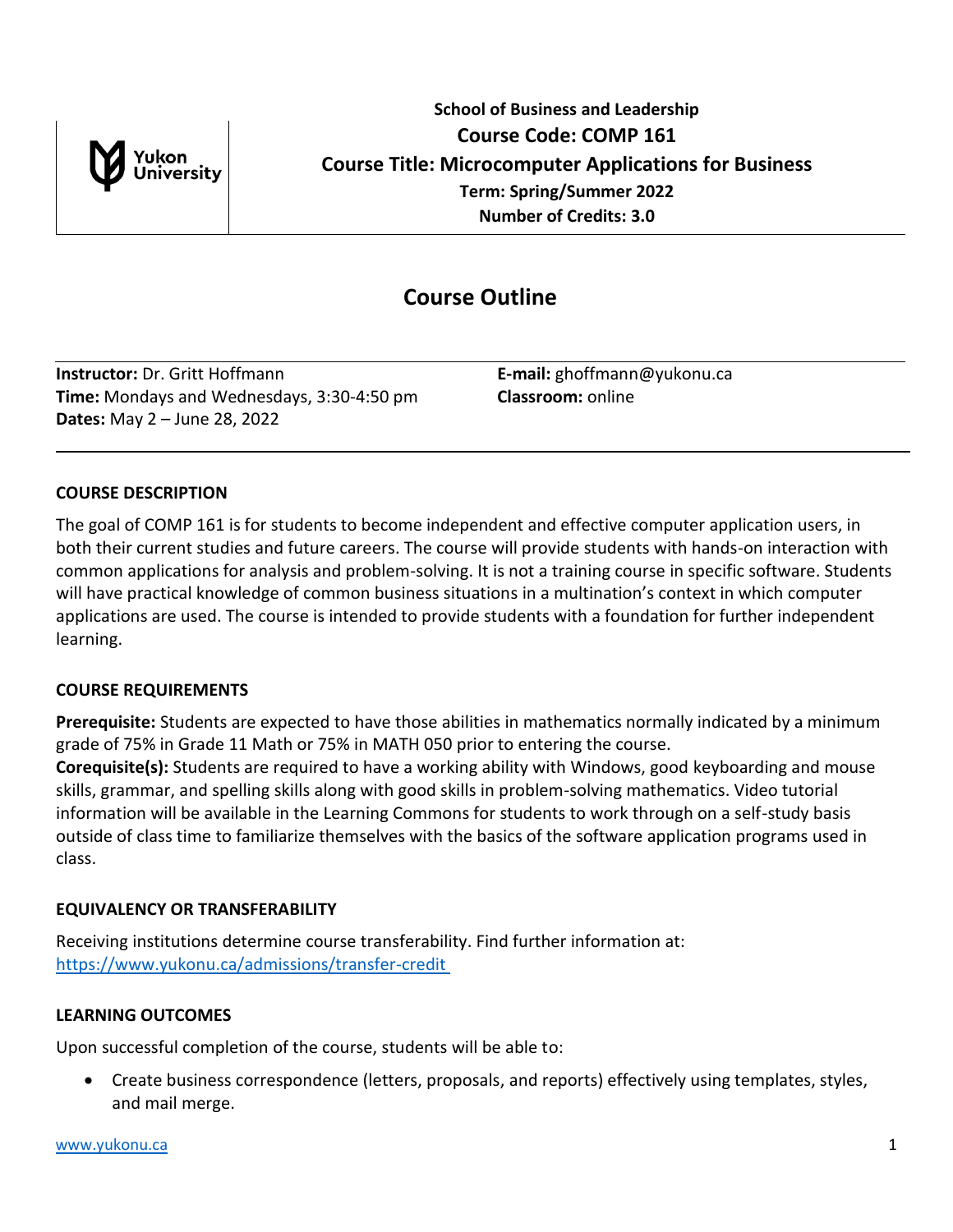- Create appropriate charts to properly represent the analysis of business data.
- Apply the elements of a good business presentation using appropriate computer applications.
- Create a basic web page for a business using generally accepted web design guidelines.
- Demonstrate the ability to work in a team environment sharing individual knowledge of computer applications.

## **COURSE FORMAT**

| <b>Week</b> | <b>Dates</b>      | <b>Topic</b>                  |
|-------------|-------------------|-------------------------------|
| 1           | May $2 - 8$       | Course Intro / Microsoft Word |
| 2           | May 9 - 15        | Microsoft Word                |
| 3           | May 16 - 22       | Web Design                    |
| 4           | May 23 - 29       | Web Design                    |
| -5          | May $30 -$ June 5 | Microsoft Excel               |
| 6           | June 6 - 12       | Microsoft Excel               |
|             | June 13 - 19      | <b>Microsoft PowerPoint</b>   |
| 8           | June 20 - 26      | <b>Microsoft PowerPoint</b>   |
| 9           | June 27 - 28      | <b>Final Presentation</b>     |

## **Weekly breakdown of instructional hours**

#### **ASSESSMENTS**

#### **Attendance & Participation**

Students are expected to attend regularly, complete all assignments, come to class ready and prepared to learn, and participate actively in class activities.

#### **Assignments**

There will be four assignments based on material learned.

A minimum of 50% is required to pass this course.

**Late assignments will lose 10% per day penalty for each of the first three days. The due date is considered Day 1. No assignment will be marked after the three-day penalty period.**

#### **Delivery format**

This course will be a total of 45 hours. This course will be delivered in a blended format. It is important to note that the time required will vary by individual. Classes will include weekly synchronous lectures, as well as asynchronous online learning on Moodle.

#### **EVALUATION**

| <b>Assignment</b> | Weight | Due Date     |
|-------------------|--------|--------------|
| Assignment 1      | 20%    | May 15, 2022 |
| Assignment 2      | 20%    | May 29, 2022 |